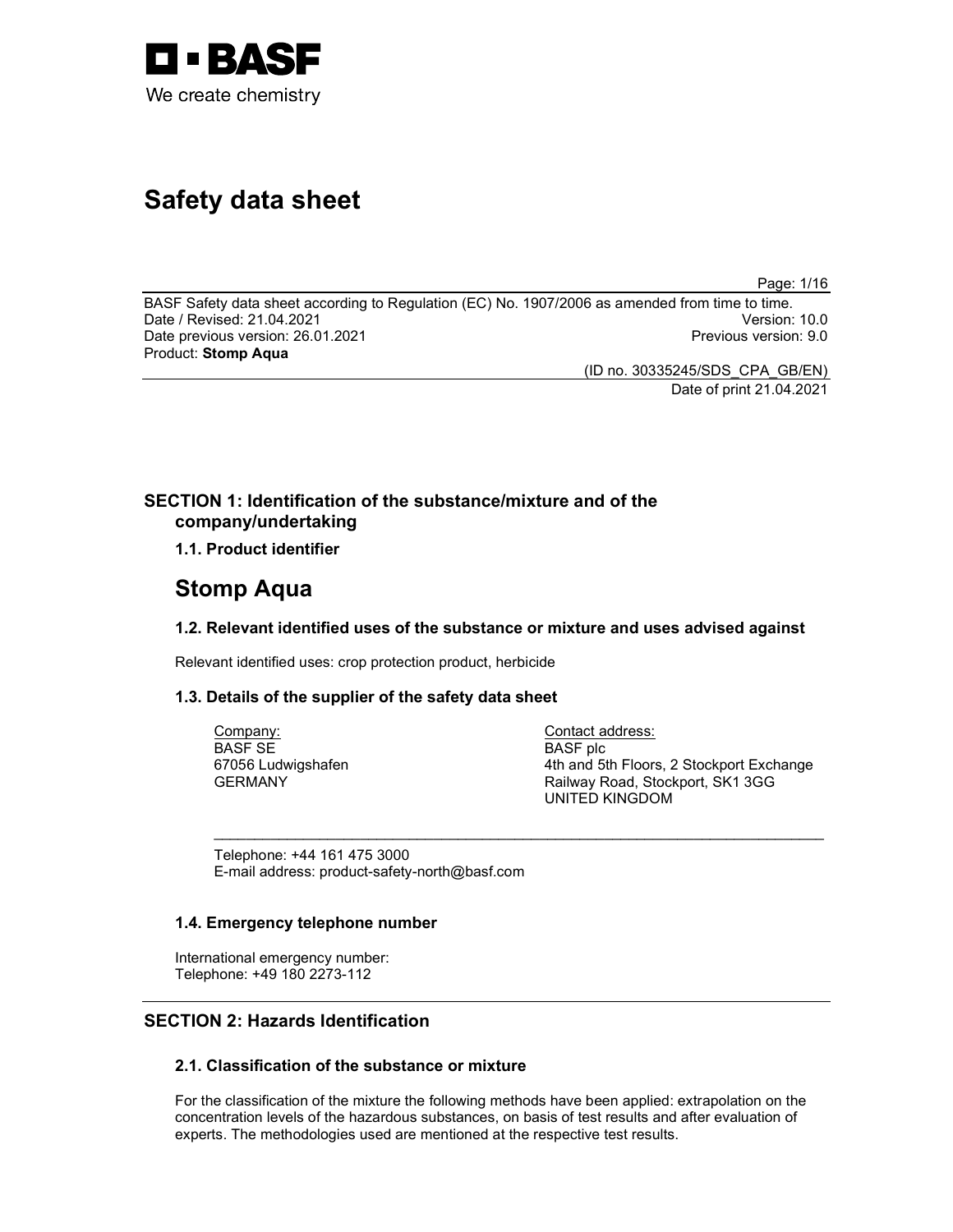BASF Safety data sheet according to Regulation (EC) No. 1907/2006 as amended from time to time. Date / Revised: 21.04.2021 Date previous version: 26.01.2021 **Previous version: 9.0** Previous version: 9.0 Product: Stomp Aqua

(ID no. 30335245/SDS\_CPA\_GB/EN)

Date of print 21.04.2021

According to Regulation (EC) No 1272/2008 [CLP]

Skin Sens. 1B Aquatic Chronic 1

For the classifications not written out in full in this section the full text can be found in section 16.

# 2.2. Label elements

Globally Harmonized System (GHS) in accordance with UK regulations.



Signal Word: Warning

| Hazard Statement:<br>H317<br>H410<br><b>EUH401</b>       | May cause an allergic skin reaction.<br>Very toxic to aquatic life with long lasting effects.<br>To avoid risks to human health and the environment, comply with the<br>instructions for use. |
|----------------------------------------------------------|-----------------------------------------------------------------------------------------------------------------------------------------------------------------------------------------------|
| Precautionary Statement:                                 |                                                                                                                                                                                               |
| P <sub>101</sub><br>P <sub>102</sub><br>P <sub>103</sub> | If medical advice is needed, have product container or label at hand.<br>Keep out of reach of children.<br>Read carefully and follow all instructions.                                        |
| Precautionary Statements (Prevention):                   |                                                                                                                                                                                               |
| P <sub>280</sub>                                         | Wear protective gloves.                                                                                                                                                                       |
| P <sub>261</sub>                                         | Avoid breathing vapours.                                                                                                                                                                      |
| P272                                                     | Contaminated work clothing should not be allowed out of the workplace.                                                                                                                        |
| Precautionary Statements (Response):                     |                                                                                                                                                                                               |
| P303 + P352                                              | IF ON SKIN (or hair): Wash with plenty of soap and water.                                                                                                                                     |
| P333 + P311                                              | If skin irritation or rash occurs: Call a POISON CENTER or physician.                                                                                                                         |
| P391                                                     | Collect spillage.                                                                                                                                                                             |
| P362 + P364                                              | Take off contaminated clothing and wash it before reuse.                                                                                                                                      |
| Precautionary Statements (Disposal):                     |                                                                                                                                                                                               |
| P <sub>501</sub>                                         | Dispose of contents/container to a licensed hazardous-waste disposal<br>contractor or collection site except for empty clean containers which can<br>be disposed of as non-hazardous waste.   |

According to Regulation (EC) No 1272/2008 [CLP]

Hazard determining component(s) for labelling: pendimethalin (ISO), 4,4'-methylenediphenyl diisocyanate

Page: 2/16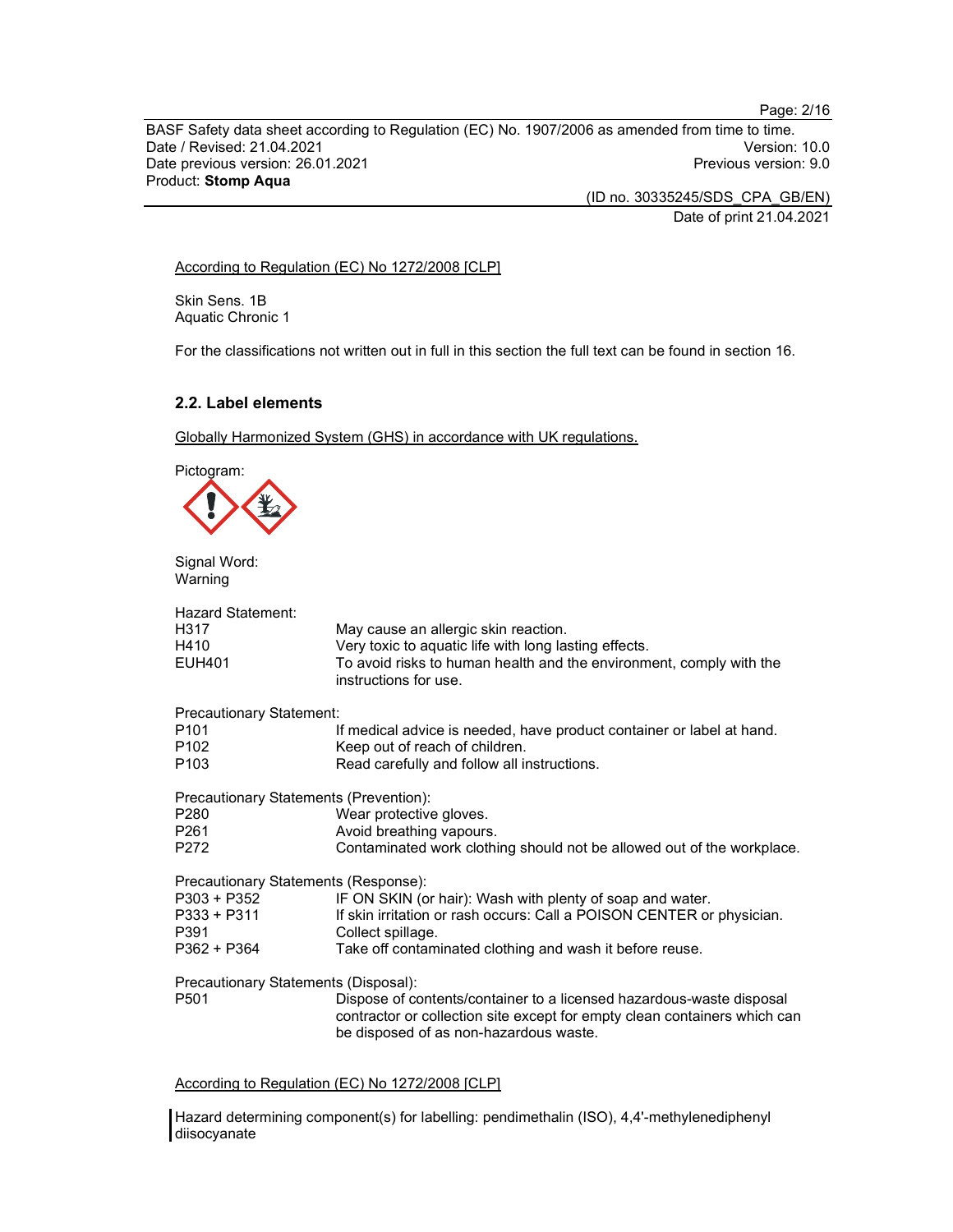Page: 3/16

BASF Safety data sheet according to Regulation (EC) No. 1907/2006 as amended from time to time. Date / Revised: 21.04.2021 Version: 10.0 Date previous version: 26.01.2021 **Previous version: 9.0 Previous version: 9.0** Product: Stomp Aqua

(ID no. 30335245/SDS\_CPA\_GB/EN)

Date of print 21.04.2021

# 2.3. Other hazards

According to Regulation (EC) No 1272/2008 [CLP]

See section 12 - Results of PBT and vPvB assessment.

If applicable information is provided in this section on other hazards which do not result in classification but which may contribute to the overall hazards of the substance or mixture.

# SECTION 3: Composition/Information on Ingredients

3.1. Substances

Not applicable

# 3.2. Mixtures

Chemical nature

crop protection product, herbicide, capsule suspension (CS)

Hazardous ingredients (GHS) according to Regulation (EC) No. 1272/2008

pendimethalin (ISO); N-(1-ethylpropyl)-2,6-dinitro-3,4-xylidine

Content (W/W): 38.7 % CAS Number: 40487-42-1 EC-Number: 254-938-2 INDEX-Number: 609-042-00-X Skin Sens. 1 Aquatic Acute 1 Aquatic Chronic 1 M-factor acute: 100 M-factor chronic: 10 H317, H400, H410

Differing classification according to current knowledge and the criteria given in Annex I of Regulation (EC) No. 1272/2008 Skin Sens. 1B Aquatic Acute 1 Aquatic Chronic 1

2-methylisothiazol-3(2H)-one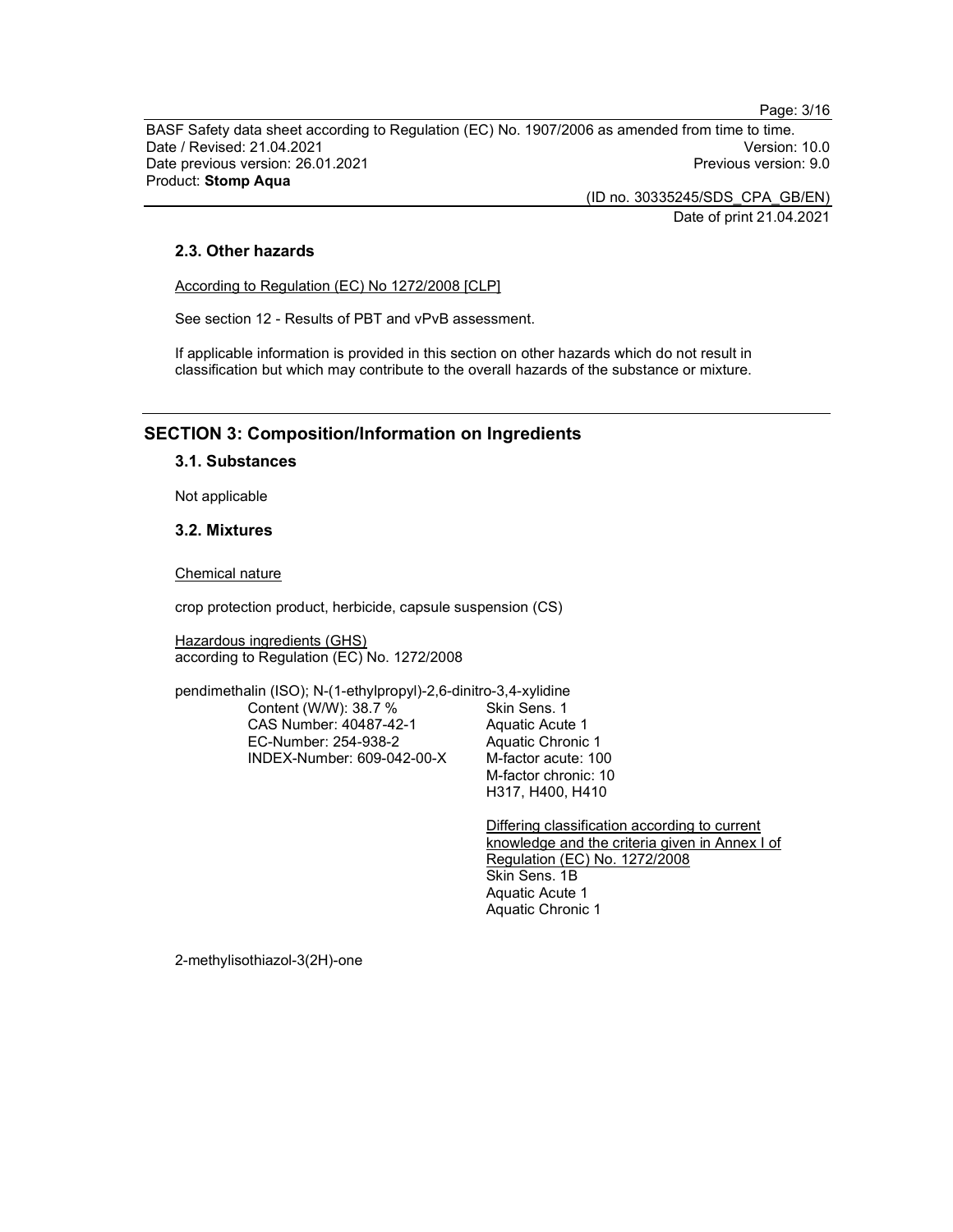Page: 4/16

BASF Safety data sheet according to Regulation (EC) No. 1907/2006 as amended from time to time. Date / Revised: 21.04.2021 Version: 10.0 Date previous version: 26.01.2021 **Previous version: 9.0 Previous version: 9.0** Product: Stomp Aqua

(ID no. 30335245/SDS\_CPA\_GB/EN)

Content (W/W): < 0.05 % CAS Number: 2682-20-4 EC-Number: 220-239-6 REACH registration number: 01- 2120764690-50 INDEX-Number: 613-326-00-9

Date of print 21.04.2021 Acute Tox. 2 (Inhalation - dust) Acute Tox. 3 (oral) Acute Tox. 3 (dermal) Skin Corr./Irrit. 1B Eye Dam./Irrit. 1 Skin Sens. 1A Aquatic Acute 1 Aquatic Chronic 1 M-factor acute: 10 M-factor chronic: 1 H330, H317, H314, H301 + H311, H400, H410 EUH071

Specific concentration limit: Skin Sens. 1A: >= 0.0015 %

For the classifications not written out in full in this section, including the hazard classes and the hazard statements, the full text is listed in section 16.

# SECTION 4: First-Aid Measures

### 4.1. Description of first aid measures

Remove contaminated clothing.

Show container, label and/or safety data sheet to physician.

If inhaled: Keep patient calm, remove to fresh air, seek medical attention.

On skin contact: Wash thoroughly with soap and water

On contact with eyes: Wash affected eyes for at least 15 minutes under running water with eyelids held open.

On ingestion: Immediately rinse mouth and then drink 200-300 ml of water, seek medical attention.

### 4.2. Most important symptoms and effects, both acute and delayed

Symptoms: Information, i.e. additional information on symptoms and effects may be included in the GHS labeling phrases available in Section 2 and in the Toxicological assessments available in Section 11., (Further) symptoms and / or effects are not known so far

4.3. Indication of any immediate medical attention and special treatment needed Treatment: Treat according to symptoms (decontamination, vital functions), no known specific antidote.

# SECTION 5: Fire-Fighting Measures

5.1. Extinguishing media Suitable extinguishing media: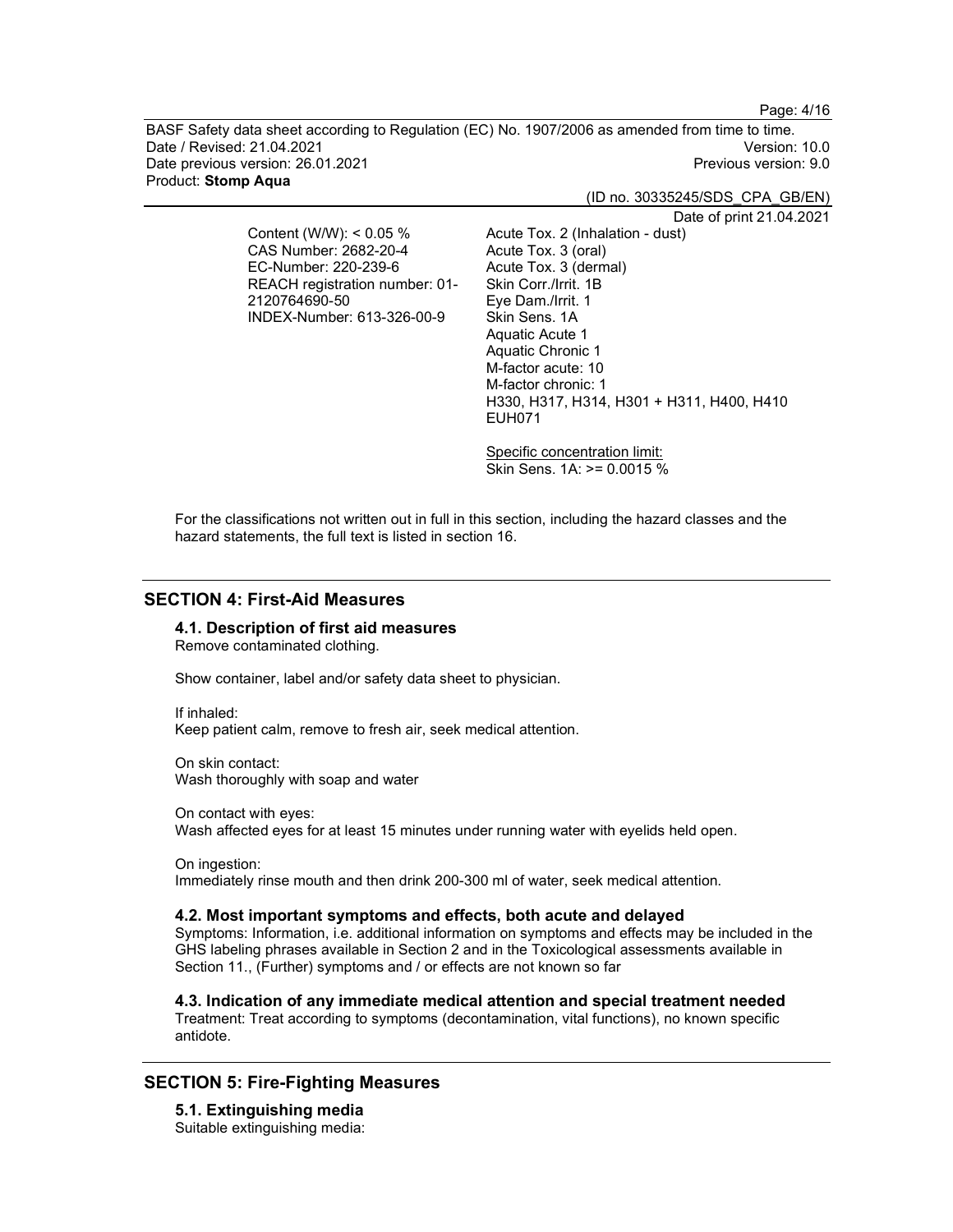Page: 5/16

BASF Safety data sheet according to Regulation (EC) No. 1907/2006 as amended from time to time. Date / Revised: 21.04.2021 Version: 10.0 Date previous version: 26.01.2021 **Previous version: 9.0 Previous version: 9.0** Product: Stomp Aqua

(ID no. 30335245/SDS\_CPA\_GB/EN)

Date of print 21.04.2021

water spray, foam, dry powder, carbon dioxide

# 5.2. Special hazards arising from the substance or mixture

Endangering substances: carbon monoxide, Carbon dioxide, hydrogen cyanide, hydrogen chloride, nitrogen oxides, sulfur oxides, halogenated compounds, cyanides, metal oxides Advice: The substances/groups of substances mentioned can be released in case of fire.

# 5.3. Advice for fire-fighters

Special protective equipment: Wear self-contained breathing apparatus and chemical-protective clothing.

Further information:

Collect contaminated extinguishing water separately, do not allow to reach sewage or effluent systems. Dispose of fire debris and contaminated extinguishing water in accordance with official regulations. In case of fire and/or explosion do not breathe fumes. Keep containers cool by spraying with water if exposed to fire.

# SECTION 6: Accidental Release Measures

#### 6.1. Personal precautions, protective equipment and emergency procedures

Do not breathe vapour/spray. Use personal protective clothing. Avoid contact with the skin, eyes and clothing.

### 6.2. Environmental precautions

Do not allow contamination of public drains or surface or ground waters. Inform local water plc if spillage enters drains and the Environment Agency (England & Wales), the Scottish Environmental Protection Agency (Scotland), or the Environment and Heritage Service (Northern Ireland) if it enters surface or ground waters. Keep people and animals away.

Do not discharge into drains/surface waters/groundwater. Do not discharge into the subsoil/soil.

#### 6.3. Methods and material for containment and cleaning up

For small amounts: Pick up with suitable absorbent material (e.g. sand, sawdust, general-purpose binder, kieselguhr).

For large amounts: Dike spillage. Pump off product.

Dispose of absorbed material in accordance with regulations. Collect waste in suitable containers, which can be labeled and sealed. Clean contaminated floors and objects thoroughly with water and detergents, observing environmental regulations. Wear suitable protective equipment.

#### 6.4. Reference to other sections

Information regarding exposure controls/personal protection and disposal considerations can be found in section 8 and 13.

# SECTION 7: Handling and Storage

#### 7.1. Precautions for safe handling

No special measures necessary if stored and handled correctly. Ensure thorough ventilation of stores and work areas. When using do not eat, drink or smoke. Hands and/or face should be washed before breaks and at the end of the shift.

Protection against fire and explosion: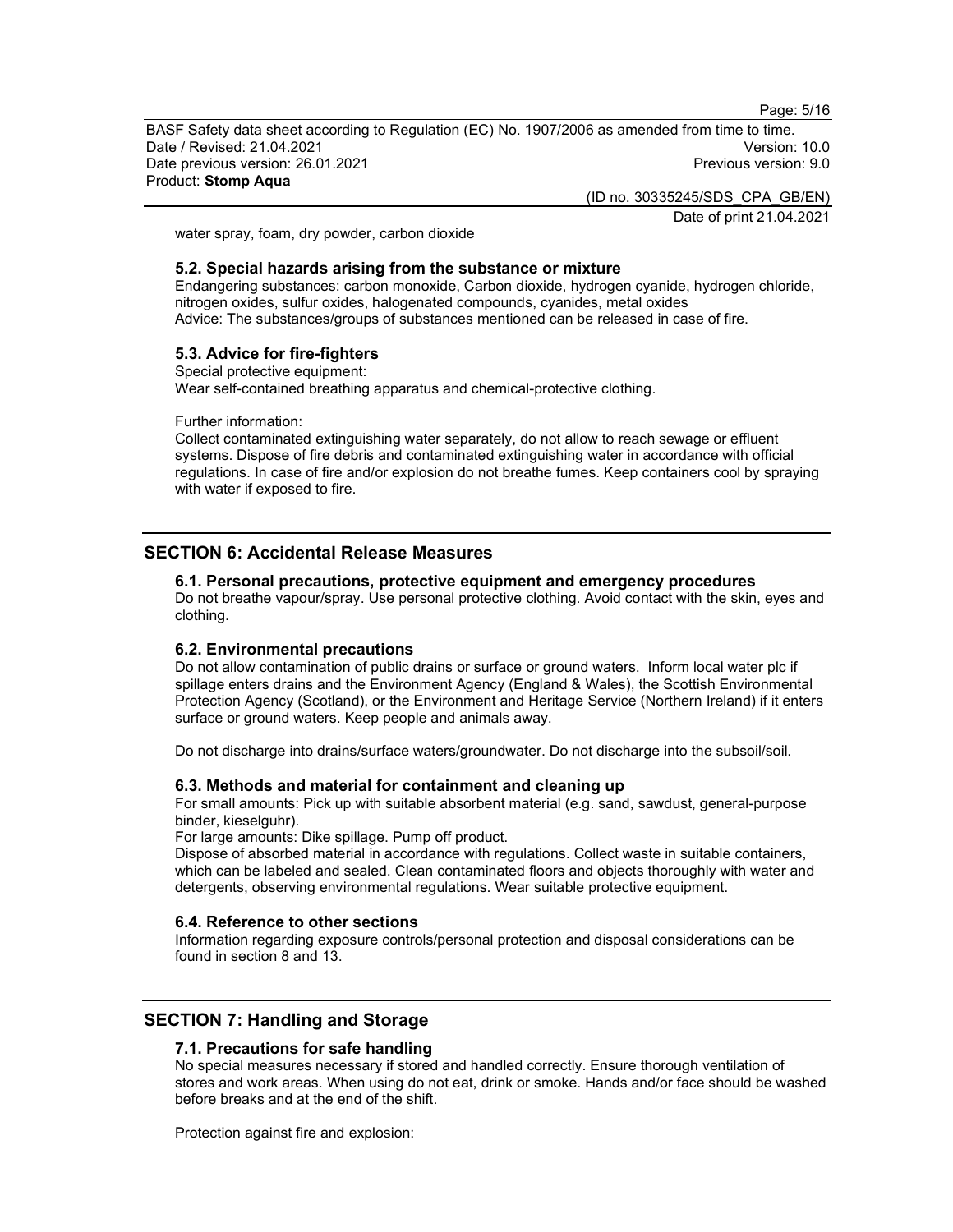Page: 6/16

BASF Safety data sheet according to Regulation (EC) No. 1907/2006 as amended from time to time.<br>Date / Revised: 21.04.2021 Date / Revised: 21.04.2021 Date previous version: 26.01.2021 **Previous version: 9.0 Previous version: 9.0** Product: Stomp Aqua

(ID no. 30335245/SDS\_CPA\_GB/EN)

Date of print 21.04.2021

No special precautions necessary. The substance/product is non-combustible. Product is not explosive.

# 7.2. Conditions for safe storage, including any incompatibilities

Segregate from foods and animal feeds. Further information on storage conditions: Keep away from heat. Protect from direct sunlight.

Protect from temperatures below: -5 °C

Changes in the properties of the product may occur if substance/product is stored below indicated temperature for extended periods of time.

Protect from temperatures above: 40 °C

Changes in the properties of the product may occur if substance/product is stored above indicated temperature for extended periods of time.

# 7.3. Specific end use(s)

For the relevant identified use(s) listed in Section 1 the advice mentioned in this section 7 is to be observed.

# SECTION 8: Exposure Controls/Personal Protection

# 8.1. Control parameters

Components with occupational exposure limits

No substance specific occupational exposure limits known.

Refer to the current edition of HSE Guidance Note EH40 Occupational Exposure Limits (United Kingdom). For normal use and handling refer to the product label/leaflet.

# 8.2. Exposure controls

Personal protective equipment

Respiratory protection:

Suitable respiratory protection for higher concentrations or long-term effect: Combination filter for gases/vapours of organic, inorganic, acid inorganic and alkaline compounds (e.g. EN 14387 Type ABEK).

Hand protection:

Suitable chemical resistant safety gloves (EN 374) also with prolonged, direct contact (Recommended: Protective index 6, corresponding > 480 minutes of permeation time according to EN 374): E.g. nitrile rubber (0.4 mm), chloroprene rubber (0.5 mm), butyl rubber (0.7 mm) etc.

Eye protection: Safety glasses with side-shields (frame goggles) (e.g. EN 166)

Body protection:

Body protection must be chosen depending on activity and possible exposure, e.g. apron, protecting boots, chemical-protection suit (according to EN 14605 in case of splashes or EN ISO 13982 in case of dust).

General safety and hygiene measures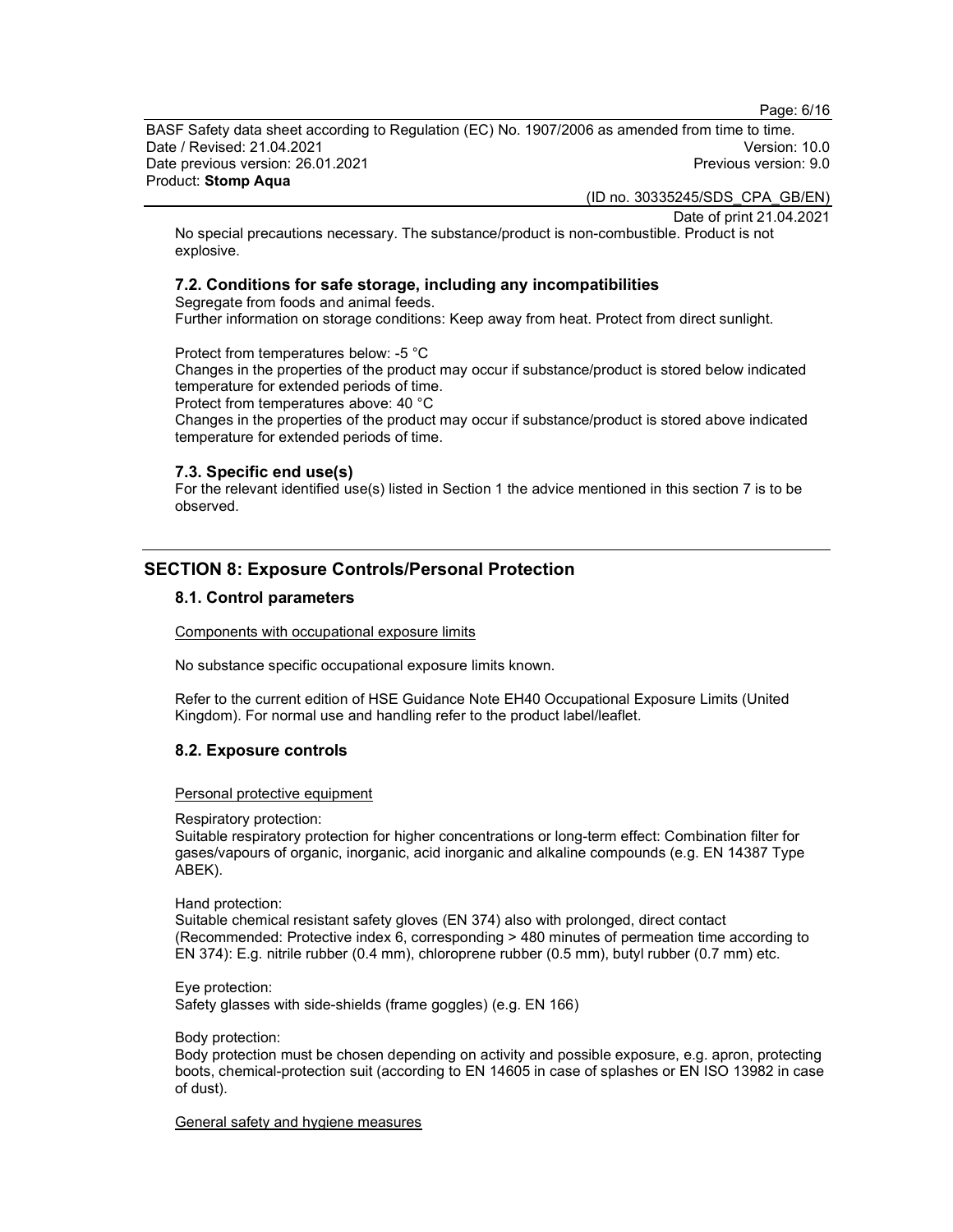Page: 7/16

BASF Safety data sheet according to Regulation (EC) No. 1907/2006 as amended from time to time. Date / Revised: 21.04.2021 Date previous version: 26.01.2021 **Previous version: 9.0** Previous version: 9.0 Product: Stomp Aqua

(ID no. 30335245/SDS\_CPA\_GB/EN)

Date of print 21.04.2021

The statements on personal protective equipment in the instructions for use apply when handling crop-protection agents in final-consumer packing. Wearing of closed work clothing is recommended. Store work clothing separately. Keep away from food, drink and animal feeding stuffs.

# SECTION 9: Physical and Chemical Properties

| Form:<br>Colour:<br>Odour:<br>Odour threshold: | liquid<br>yellow to brown<br>faint odour, nutty                                                                                                                                                                       |                |
|------------------------------------------------|-----------------------------------------------------------------------------------------------------------------------------------------------------------------------------------------------------------------------|----------------|
| pH value:                                      | Not determined due to potential<br>health hazard by inhalation.<br>approx. 7 - 9<br>(21 °C)<br>(measured with the undiluted                                                                                           |                |
| Melting point:                                 | substance)<br>approx. 0 °C<br>Information applies to the solvent.                                                                                                                                                     |                |
| Boiling point:                                 | approx. 100 °C<br>Information applies to the solvent.                                                                                                                                                                 |                |
| Flash point:                                   |                                                                                                                                                                                                                       |                |
|                                                | No flash point - Measurement made<br>up to the boiling point.                                                                                                                                                         |                |
| Evaporation rate:                              | not applicable                                                                                                                                                                                                        |                |
| Flammability:<br>Lower explosion limit:        | not highly flammable                                                                                                                                                                                                  |                |
|                                                | As a result of our experience with this<br>product and our knowledge of its<br>composition we do not expect any<br>hazard as long as the product is used<br>appropriately and in accordance with<br>the intended use. |                |
| Upper explosion limit:                         |                                                                                                                                                                                                                       |                |
|                                                | As a result of our experience with this<br>product and our knowledge of its<br>composition we do not expect any<br>hazard as long as the product is used<br>appropriately and in accordance with<br>the intended use. |                |
| Ignition temperature:                          | 354 °C                                                                                                                                                                                                                | (DIN EN 14522) |
| Vapour pressure:                               | approx. 23 hPa<br>(20 °C)<br>Information applies to the solvent.                                                                                                                                                      |                |
| Density:                                       | approx. 1.18 g/cm3<br>(20 °C)                                                                                                                                                                                         |                |
| Relative vapour density (air):                 |                                                                                                                                                                                                                       |                |
| Solubility in water:                           | not applicable<br>dispersible<br>Partitioning coefficient n-octanol/water (log Kow):<br>not applicable                                                                                                                |                |

9.1. Information on basic physical and chemical properties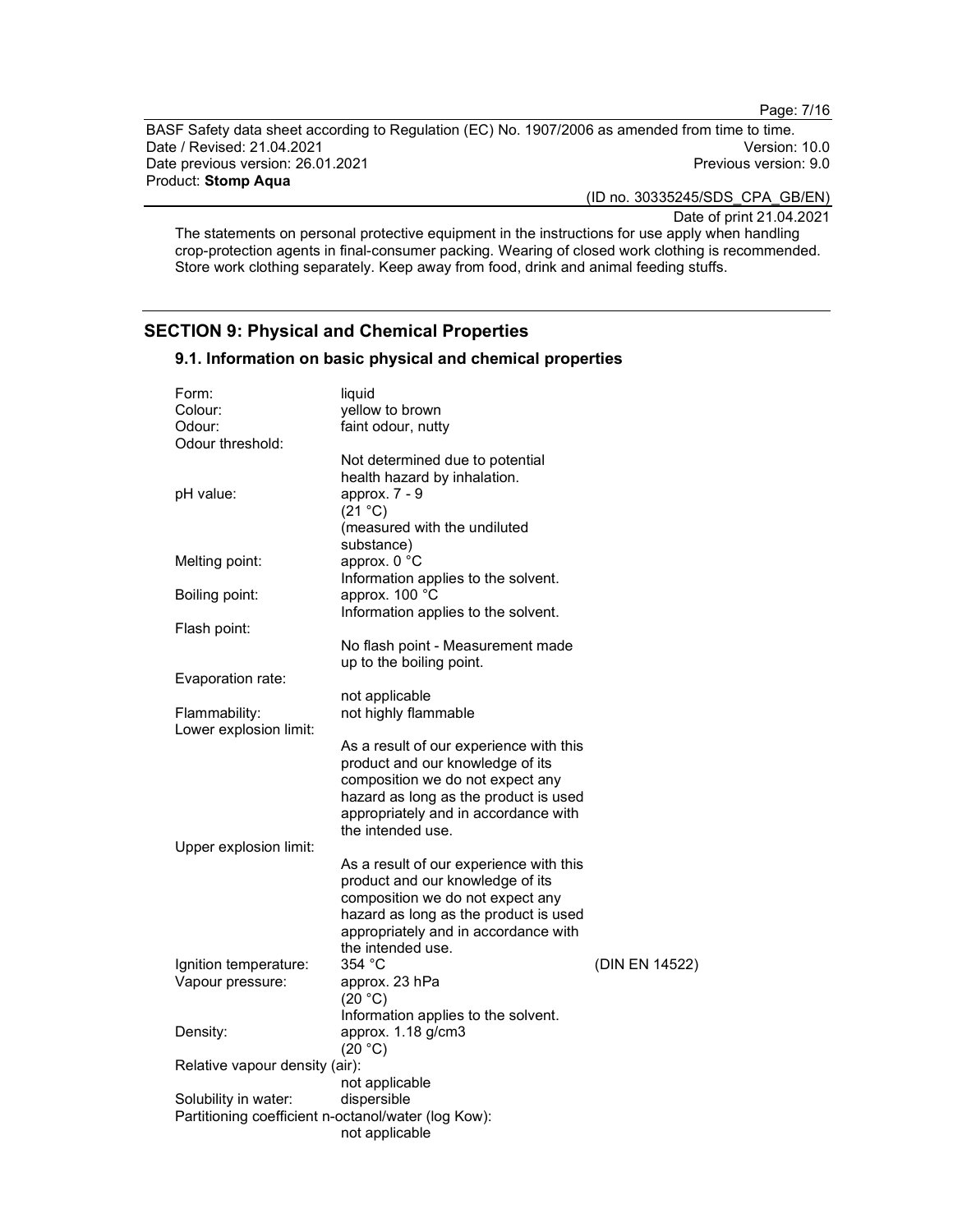Page: 8/16

BASF Safety data sheet according to Regulation (EC) No. 1907/2006 as amended from time to time. Date / Revised: 21.04.2021 Version: 10.0 Date previous version: 26.01.2021 **Previous version: 9.0 Previous version: 9.0** Product: Stomp Aqua

(ID no. 30335245/SDS\_CPA\_GB/EN)

Date of print 21.04.2021

Thermal decomposition: Not a substance liable to self-decomposition according to UN transport regulations, class 4.1. 235 °C, 900 kJ/kg, (DSC (OECD 113)) (onset temperature) Viscosity, dynamic: 128 mPa.s (20 °C, 100 1/s) (OECD 114) Explosion hazard: not explosive Fire promoting properties: not fire-propagating

# 9.2. Other information

 $SADT:$  > 75 °C

# SECTION 10: Stability and Reactivity

#### 10.1. Reactivity

No hazardous reactions if stored and handled as prescribed/indicated.

### 10.2. Chemical stability

The product is stable if stored and handled as prescribed/indicated.

#### 10.3. Possibility of hazardous reactions

No hazardous reactions if stored and handled as prescribed/indicated.

#### 10.4. Conditions to avoid

See SDS section 7 - Handling and storage.

### 10.5. Incompatible materials

Substances to avoid: strong acids, strong bases, strong oxidizing agents

#### 10.6. Hazardous decomposition products

Hazardous decomposition products: No hazardous decomposition products if stored and handled as prescribed/indicated.

# SECTION 11: Toxicological Information

# 11.1. Information on toxicological effects

Acute toxicity

Assessment of acute toxicity: Virtually nontoxic after a single ingestion. Virtually nontoxic after a single skin contact. Virtually nontoxic by inhalation.

Experimental/calculated data: LD50 rat (oral): > 5,000 mg/kg (OECD Guideline 401)

LC50 rat (by inhalation): > 5.23 mg/l 4 h (OECD Guideline 403) No mortality was observed. An aerosol was tested.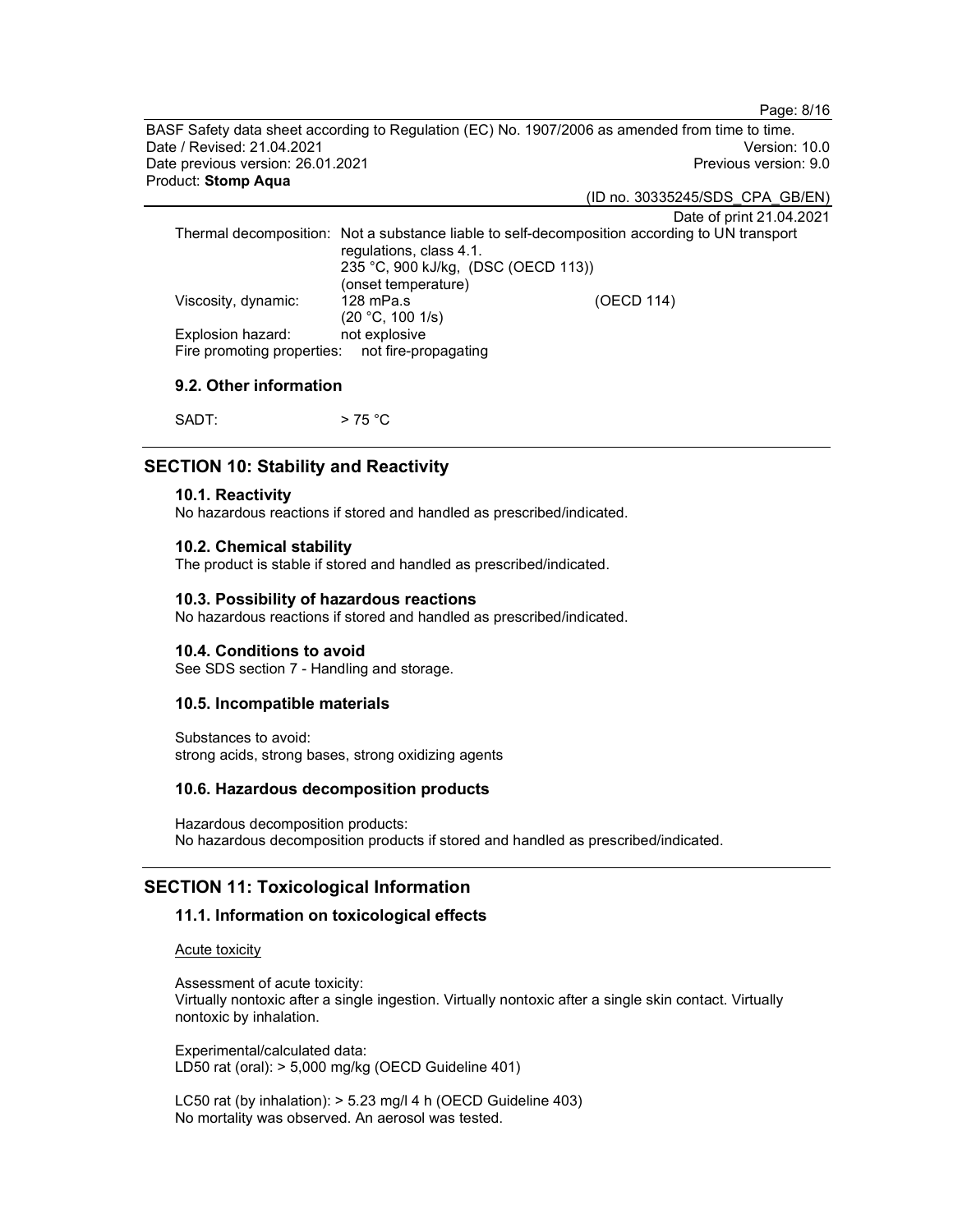Page: 9/16

BASF Safety data sheet according to Regulation (EC) No. 1907/2006 as amended from time to time.<br>Date / Revised: 21.04.2021 Date / Revised: 21.04.2021 Date previous version: 26.01.2021 **Previous version: 9.0 Previous version: 9.0** Product: Stomp Aqua

(ID no. 30335245/SDS\_CPA\_GB/EN)

Date of print 21.04.2021

LD50 rat (dermal): > 5,000 mg/kg (OECD Guideline 402)

Irritation

Assessment of irritating effects: Not irritating to the eyes. Not irritating to the skin.

Experimental/calculated data: Skin corrosion/irritation rabbit: non-irritant (OECD Guideline 404)

Serious eye damage/irritation rabbit: non-irritant (OECD Guideline 405)

Respiratory/Skin sensitization

Assessment of sensitization:

There is no evidence of a skin-sensitizing potential. The product has not been tested. The statement has been derived from substances/products of a similar structure or composition.

Experimental/calculated data: modified Buehler test guinea pig: Non-sensitizing. (OECD Guideline 406)

Information on: 2-methylisothiazol-3(2H)-one Experimental/calculated data: guinea pig: skin sensitizing (OECD Guideline 406) ----------------------------------

#### Germ cell mutagenicity

Assessment of mutagenicity:

The product has not been tested. The statement has been derived from the properties of the individual components. Mutagenicity tests revealed no genotoxic potential. ----------------------------------

**Carcinogenicity** 

Assessment of carcinogenicity:

The product has not been tested. The statement has been derived from the properties of the individual components.

Information on: pendimethalin (ISO)

Assessment of carcinogenicity:

In long-term studies in rats the substance induced thyroid tumors. The effect is caused by an animal specific mechanism that has no human counter part. In long-term studies in mice in which the substance was given by feed, a carcinogenic effect was not observed. ----------------------------------

Reproductive toxicity

Assessment of reproduction toxicity:

The product has not been tested. The statement has been derived from the properties of the individual components. The results of animal studies gave no indication of a fertility impairing effect.

Developmental toxicity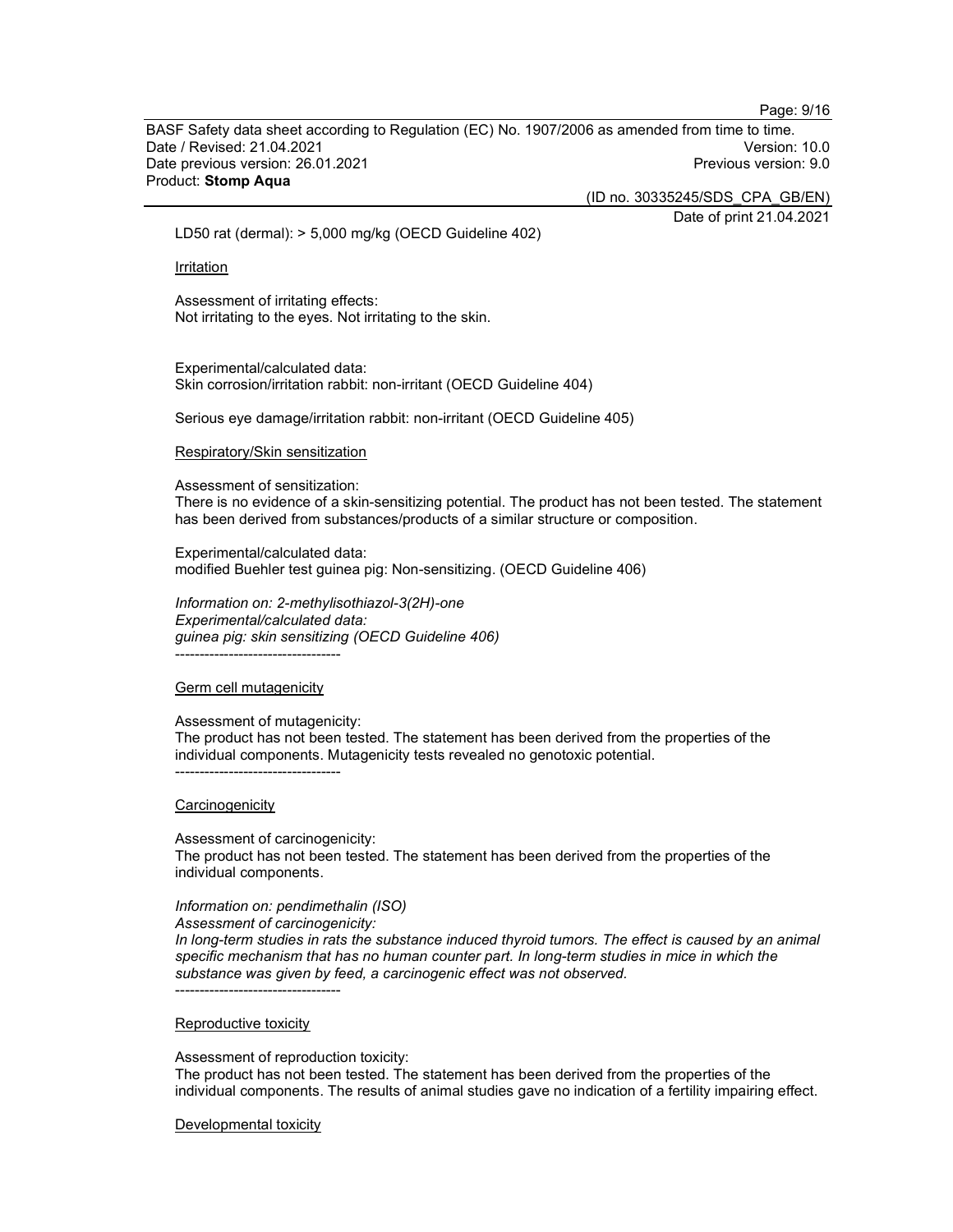Page: 10/16

BASF Safety data sheet according to Regulation (EC) No. 1907/2006 as amended from time to time.<br>Date / Revised: 21.04.2021 Date / Revised: 21.04.2021 Date previous version: 26.01.2021 **Previous version: 9.0 Previous version: 9.0** Product: Stomp Aqua

(ID no. 30335245/SDS\_CPA\_GB/EN)

Date of print 21.04.2021

#### Assessment of teratogenicity:

The product has not been tested. The statement has been derived from the properties of the individual components. Animal studies gave no indication of a developmental toxic effect at doses that were not toxic to the parental animals.

Specific target organ toxicity (single exposure)

Assessment of STOT single:

Based on the available information there is no specific target organ toxicity to be expected after a single exposure.

Remarks: The product has not been tested. The statement has been derived from the properties of the individual components.

Repeated dose toxicity and Specific target organ toxicity (repeated exposure)

Assessment of repeated dose toxicity: The product has not been tested. The statement has been derived from the properties of the individual components.

Information on: pendimethalin (ISO); N-(1-ethylpropyl)-2,6-dinitro-3,4-xylidine Assessment of repeated dose toxicity: No substance-specific organtoxicity was observed after repeated administration to animals. Adaptive effects were observed after repeated exposure in animal studies. ----------------------------------

#### Aspiration hazard

The product has not been tested. The statement has been derived from the properties of the individual components. No aspiration hazard expected.

#### Other relevant toxicity information

Misuse can be harmful to health.

# SECTION 12: Ecological Information

### 12.1. Toxicity

Assessment of aquatic toxicity: Toxic to aquatic life with long lasting effects.

Toxicity to fish: LC50 (96 h) 20.36 mg/l, Oncorhynchus mykiss (OECD Guideline 203, static)

Aquatic invertebrates: EC50 (48 h) > 100 mg/l, Daphnia magna (OECD Guideline 202, part 1, static)

Aquatic plants: EC50 (72 h) 1.49 mg/l (growth rate), Pseudokirchneriella subcapitata (OECD Guideline 201)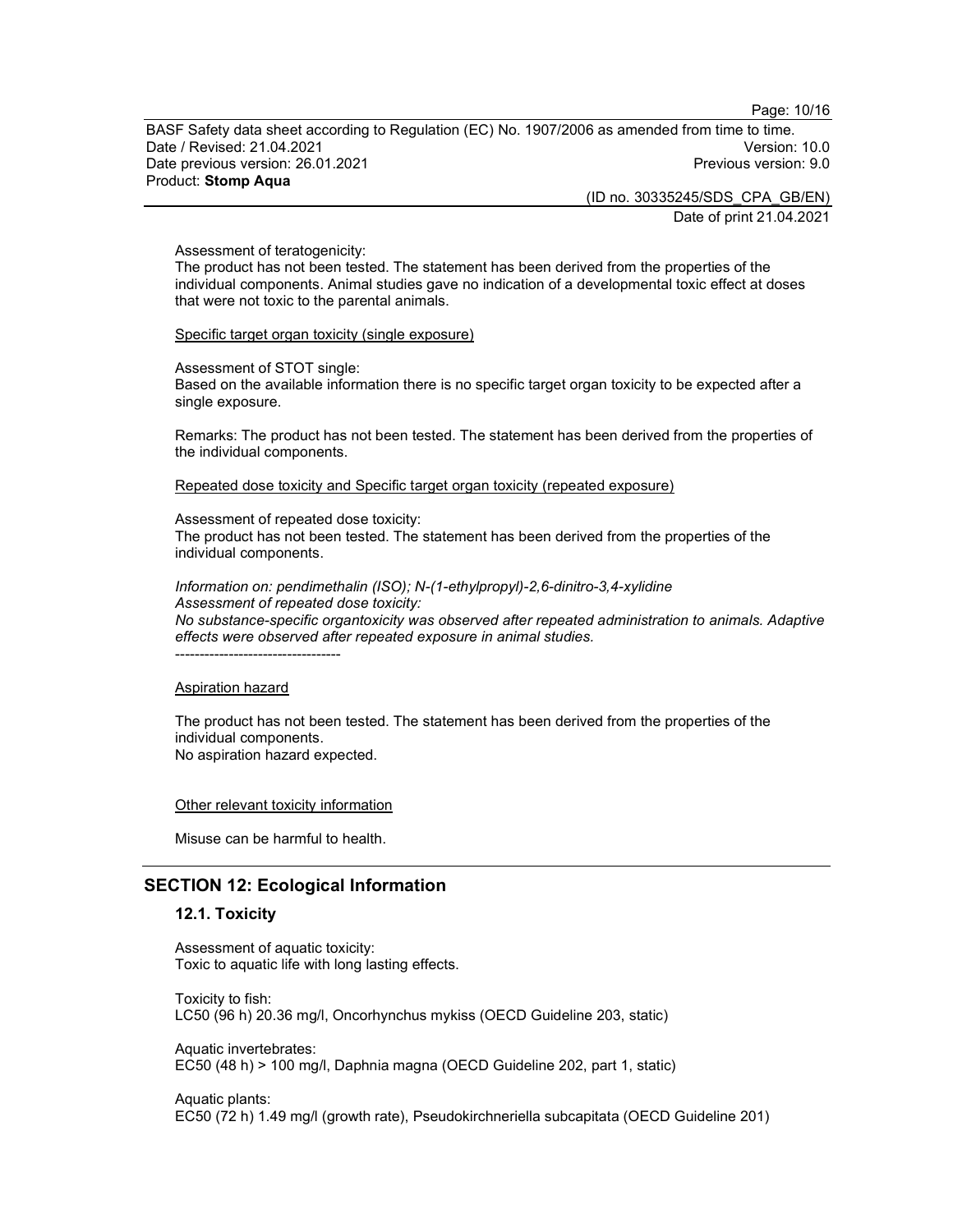BASF Safety data sheet according to Regulation (EC) No. 1907/2006 as amended from time to time.<br>Date / Revised: 21.04.2021 Date / Revised: 21.04.2021 Date previous version: 26.01.2021 **Previous version: 9.0 Previous version: 9.0** Product: Stomp Aqua

(ID no. 30335245/SDS\_CPA\_GB/EN)

Date of print 21.04.2021

EC50 (7 d) 19.25 mg/l (growth rate), Lemna gibba (OECD guideline 221)

No observed effect concentration (7 d) 1.0 mg/l (growth rate), Lemna gibba (OECD guideline 221)

Information on: pendimethalin (ISO); N-(1-ethylpropyl)-2,6-dinitro-3,4-xylidine Chronic toxicity to fish: No observed effect concentration (179 d) 0.02 mg/l, Brachydanio rerio (semistatic)

No observed effect concentration (288 d) 0.006 mg/l, Pimephales promelas ----------------------------------

Information on: pendimethalin (ISO); N-(1-ethylpropyl)-2,6-dinitro-3,4-xylidine Chronic toxicity to aquatic invertebrates: No observed effect concentration (21 d) 0.0145 mg/l, Daphnia magna ----------------------------------

# 12.2. Persistence and degradability

Assessment biodegradation and elimination (H2O): The product has not been tested. The statement has been derived from the properties of the individual components.

Information on: pendimethalin (ISO); N-(1-ethylpropyl)-2,6-dinitro-3,4-xylidine Assessment biodegradation and elimination (H2O): Not readily biodegradable (by OECD criteria).

----------------------------------

# 12.3. Bioaccumulative potential

Assessment bioaccumulation potential: The product has not been tested. The statement has been derived from the properties of the individual components.

Information on: pendimethalin (ISO); N-(1-ethylpropyl)-2,6-dinitro-3,4-xylidine Bioaccumulation potential:

Bioconcentration factor (BCF): 3,300 Based on a weight of evidence, the compound will not bioaccumulate. ----------------------------------

#### 12.4. Mobility in soil

Assessment transport between environmental compartments: Adsorption in soil: The product has not been tested. The statement has been derived from the properties of the individual components.

Information on: pendimethalin (ISO); N-(1-ethylpropyl)-2,6-dinitro-3,4-xylidine Assessment transport between environmental compartments: Volatility: The substance will slowly evaporate into the atmosphere from the water surface. Adsorption in soil: Following exposure to soil, adsorption to solid soil particles is probable, therefore contamination of groundwater is not expected. ----------------------------------

Page: 11/16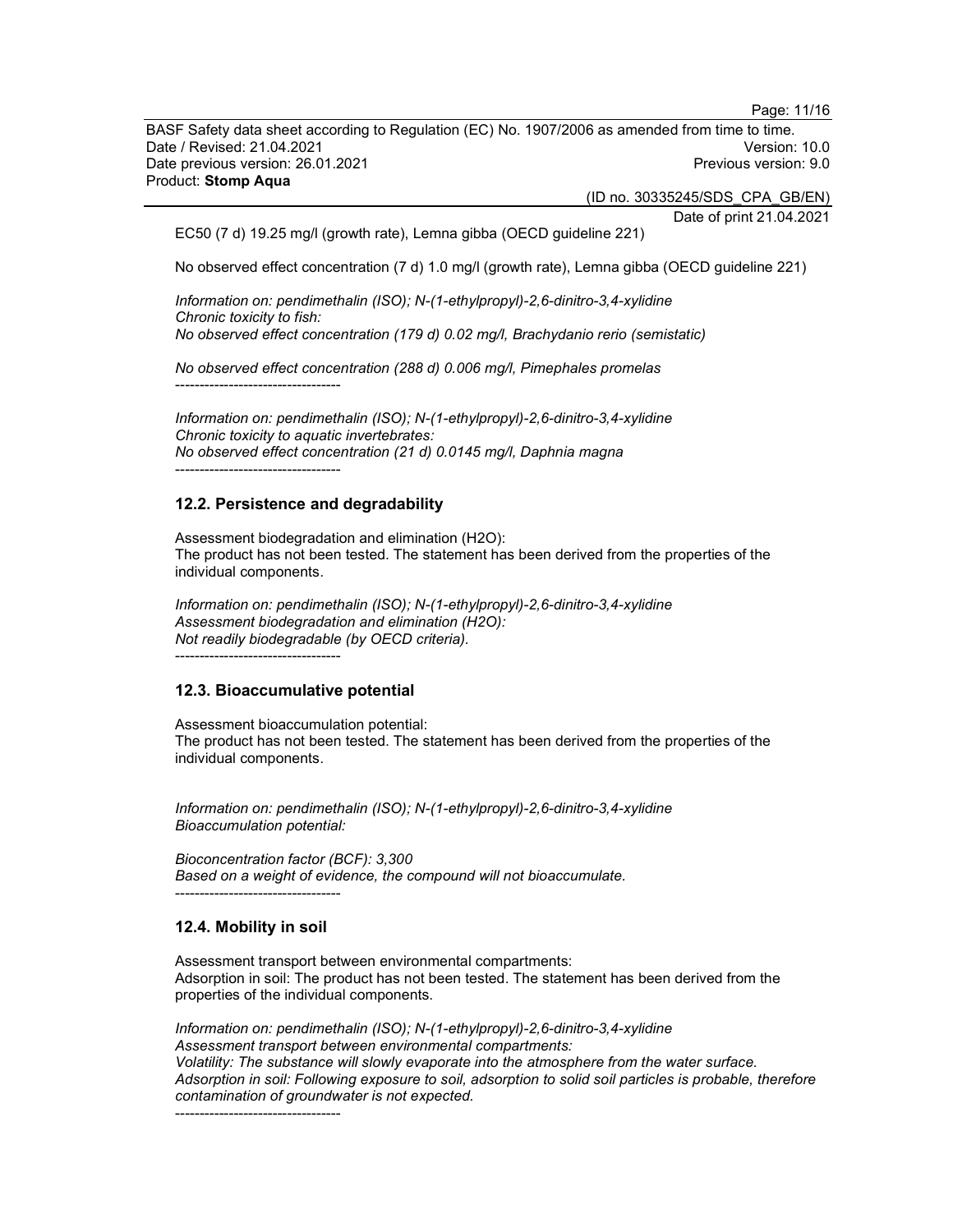BASF Safety data sheet according to Regulation (EC) No. 1907/2006 as amended from time to time. Date / Revised: 21.04.2021 Version: 10.0 Date previous version: 26.01.2021 **Previous version: 9.0 Previous version: 9.0** Product: Stomp Aqua

(ID no. 30335245/SDS\_CPA\_GB/EN)

Date of print 21.04.2021

Page: 12/16

# 12.5. Results of PBT and vPvB assessment

The product does not contain a substance fulfilling the PBT (persistent/bioaccumulative/toxic) criteria or the vPvB (very persistent/very bioaccumulative) criteria.

# 12.6. Other adverse effects

The product does not contain substances that are listed in Regulation (EC) 1005/2009 on substances that deplete the ozone layer.

### 12.7. Additional information

Other ecotoxicological advice: Do not discharge product into the environment without control.

# SECTION 13: Disposal Considerations

# 13.1. Waste treatment methods

Must be disposed of or incinerated in accordance with local regulations. The UK Environmental Protection (Duty of Care) Regulations (EP) and amendments should be noted (United Kingdom).

This product and any uncleaned containers must be disposed of as hazardous waste in accordance with the 2005 Hazardous Waste Regulations and amendments (United Kingdom)

Contaminated packaging:

Contaminated packaging should be emptied as far as possible and disposed of in the same manner as the substance/product.

# SECTION 14: Transport Information

#### Land transport

| ۰, |  |
|----|--|
|----|--|

| UN number                                         | UN3082                                                                          |
|---------------------------------------------------|---------------------------------------------------------------------------------|
| UN proper shipping name:                          | ENVIRONMENTALLY HAZARDOUS SUBSTANCE, LIQUID,<br>N.O.S. (contains PENDIMETHALIN) |
| Transport hazard class(es):                       | 9. EHSM                                                                         |
| Packing group:                                    | Ш                                                                               |
| Environmental hazards:<br>Special precautions for | ves                                                                             |
| user:                                             | None known                                                                      |
|                                                   |                                                                                 |

# RID

| UN number                | UN3082                                       |
|--------------------------|----------------------------------------------|
| UN proper shipping name: | ENVIRONMENTALLY HAZARDOUS SUBSTANCE. LIQUID. |
|                          | N.O.S. (contains PENDIMETHALIN)              |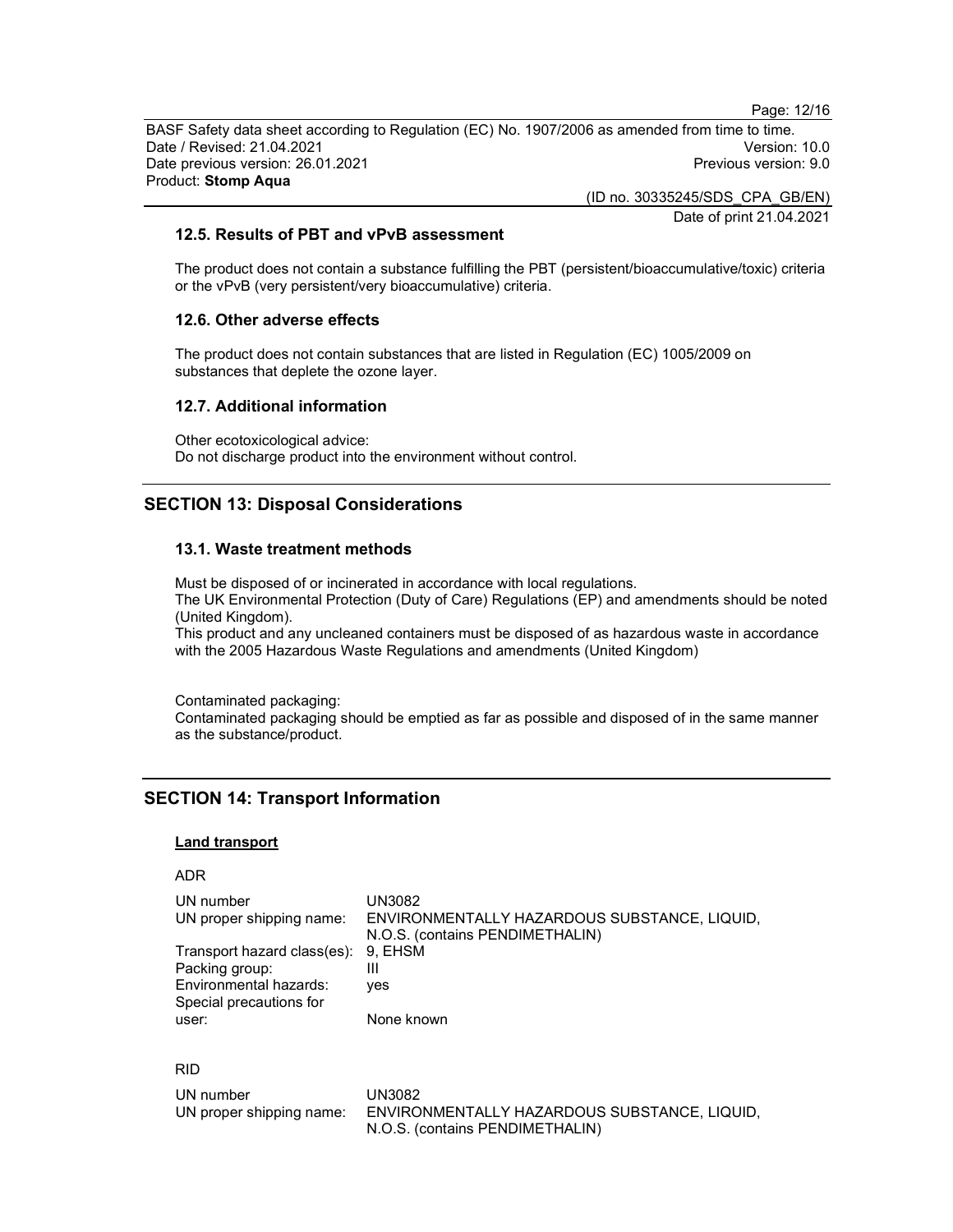Page: 13/16

BASF Safety data sheet according to Regulation (EC) No. 1907/2006 as amended from time to time. Date / Revised: 21.04.2021 Date previous version: 26.01.2021 **Previous version: 9.0** Previous version: 9.0 Product: Stomp Aqua

(ID no. 30335245/SDS\_CPA\_GB/EN)

Date of print 21.04.2021

| Transport hazard class(es): 9, EHSM |            |
|-------------------------------------|------------|
| Packing group:                      | Ш          |
| Environmental hazards:              | yes        |
| Special precautions for             | None known |
| user:                               |            |

# Inland waterway transport

ADN

| UN number<br>UN proper shipping name: | UN3082<br>ENVIRONMENTALLY HAZARDOUS SUBSTANCE, LIQUID,<br>N.O.S. (contains PENDIMETHALIN) |
|---------------------------------------|-------------------------------------------------------------------------------------------|
| Transport hazard class(es): 9, EHSM   |                                                                                           |
| Packing group:                        | Ш                                                                                         |
| Environmental hazards:                | ves                                                                                       |
| Special precautions for               | None known                                                                                |
| user:                                 |                                                                                           |

Transport in inland waterway vessel Not evaluated

# Sea transport

# IMDG

| UN number:                  | UN 3082                                      |
|-----------------------------|----------------------------------------------|
| UN proper shipping name:    | ENVIRONMENTALLY HAZARDOUS SUBSTANCE, LIQUID, |
|                             | N.O.S. (contains PENDIMETHALIN)              |
| Transport hazard class(es): | 9. EHSM                                      |
| Packing group:              | Ш                                            |
| Environmental hazards:      | ves                                          |
|                             | Marine pollutant: YES                        |
| Special precautions for     | None known                                   |
| user:                       |                                              |

# Air transport

# IATA/ICAO

| UN number:                          | UN 3082                                      |
|-------------------------------------|----------------------------------------------|
| UN proper shipping name:            | ENVIRONMENTALLY HAZARDOUS SUBSTANCE, LIQUID, |
|                                     | N.O.S. (contains PENDIMETHALIN)              |
| Transport hazard class(es): 9, EHSM |                                              |
| Packing group:                      | Ш                                            |
| Environmental hazards:              | ves                                          |
| Special precautions for             | None known                                   |
| user:                               |                                              |

# 14.1. UN number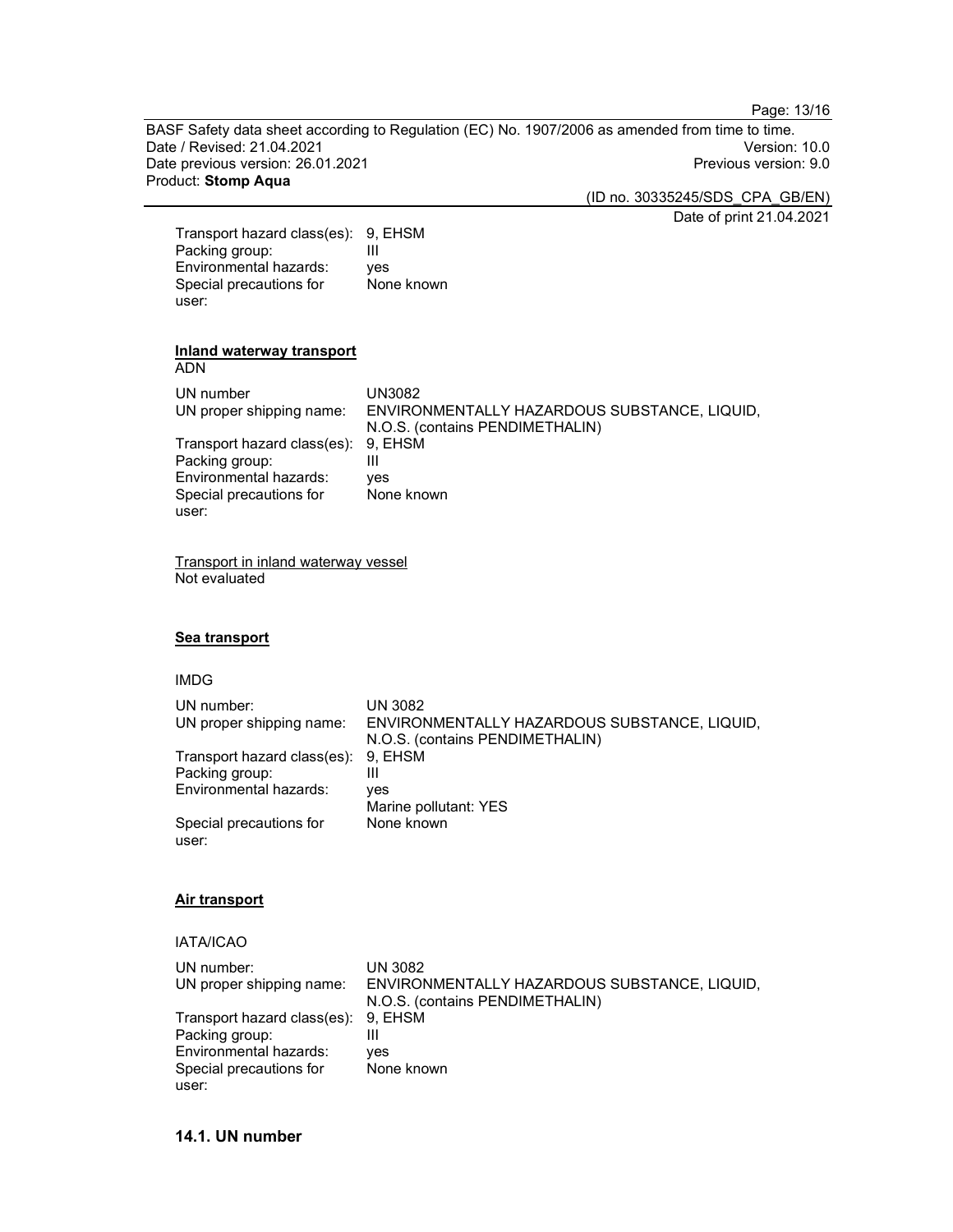Page: 14/16

BASF Safety data sheet according to Regulation (EC) No. 1907/2006 as amended from time to time.<br>Date / Revised: 21.04.2021 Date / Revised: 21.04.2021 Date previous version: 26.01.2021 **Previous version: 9.0 Previous version: 9.0** Product: Stomp Aqua

(ID no. 30335245/SDS\_CPA\_GB/EN)

Date of print 21.04.2021

See corresponding entries for "UN number" for the respective regulations in the tables above.

#### 14.2. UN proper shipping name

See corresponding entries for "UN proper shipping name" for the respective regulations in the tables above.

#### 14.3. Transport hazard class(es)

See corresponding entries for "Transport hazard class(es)" for the respective regulations in the tables above.

#### 14.4. Packing group

See corresponding entries for "Packing group" for the respective regulations in the tables above.

#### 14.5. Environmental hazards

See corresponding entries for "Environmental hazards" for the respective regulations in the tables above.

#### 14.6. Special precautions for user

See corresponding entries for "Special precautions for user" for the respective regulations in the tables above.

#### 14.7. Transport in bulk according to Annex II of MARPOL and the IBC Code

| Regulation:         | Not evaluated |
|---------------------|---------------|
| Shipment approved:  | Not evaluated |
| Pollution name:     | Not evaluated |
| Pollution category: | Not evaluated |
| Ship Type:          | Not evaluated |

# Further information

Product may be shipped as non-hazardous in suitable packages containing a net quantity of 5 L or less under the provisions of various regulatory agencies: ADR, RID, ADN: Special Provision 375; IMDG: 2.10.2.7; IATA: A197; TDG: Special Provision 99(2); 49CFR: §171.4 (c) (2).

This product is subject to the most recent edition of "The Carriage of Dangerous Goods and Use of Transportable Pressure Equipment Regulations" and their amendments (United Kingdom).

# SECTION 15: Regulatory Information

# 15.1. Safety, health and environmental regulations/legislation specific for the substance or mixture

Prohibitions, Restrictions and Authorizations

Annex XVII of Regulation (EC) No 1907/2006: Number on List: 3

Restrictions of Regulation (EC) No 1907/2006, Annex XVII, do not apply for the intended use(s) of the product given in this SDS.

Directive 2012/18/EU - Control of Major Accident Hazards involving dangerous substances (EU): List entry in regulation: E2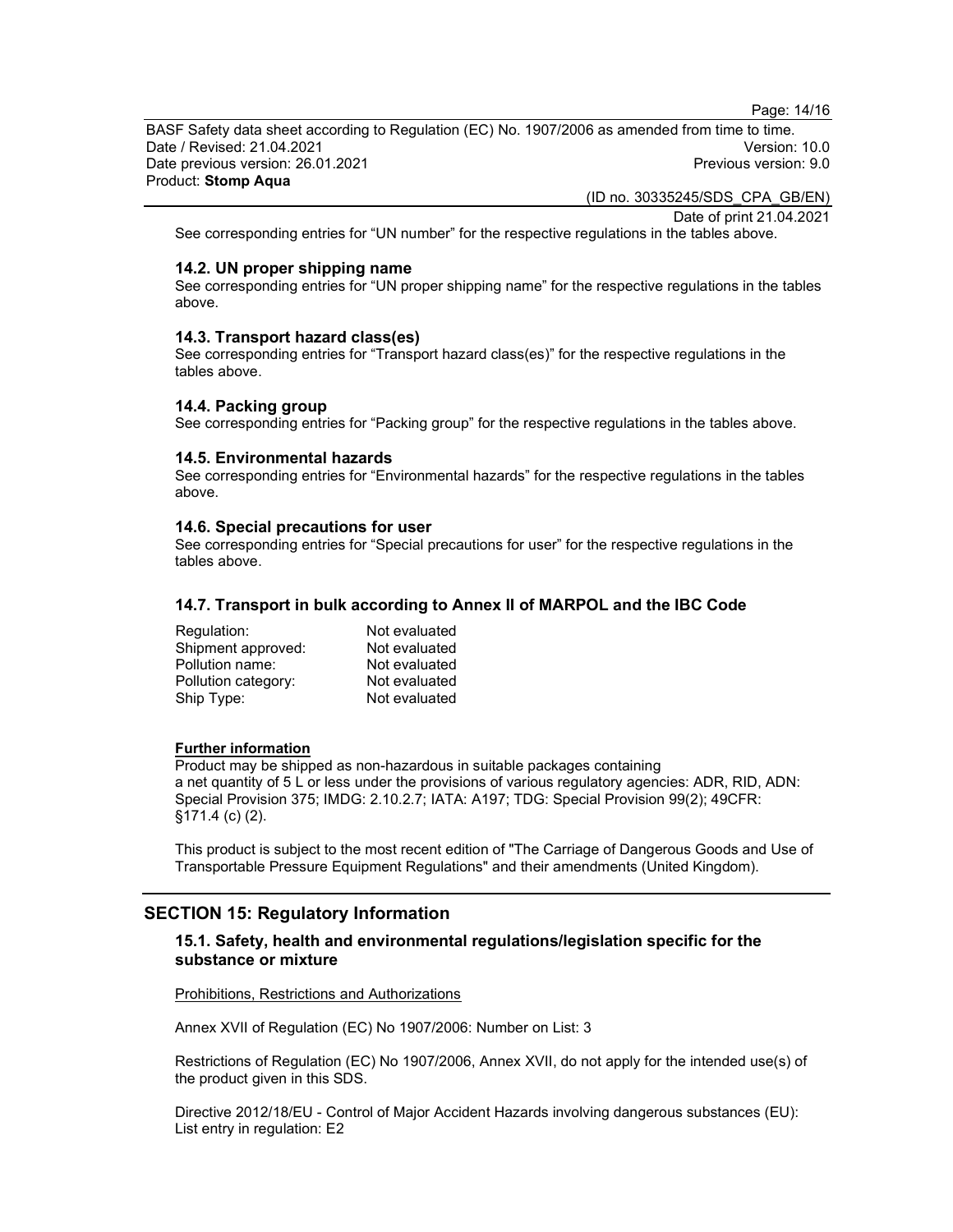Page: 15/16

BASF Safety data sheet according to Regulation (EC) No. 1907/2006 as amended from time to time. Date / Revised: 21.04.2021 Version: 10.0 Date previous version: 26.01.2021 **Previous version: 9.0 Previous version: 9.0** Product: Stomp Aqua

> (ID no. 30335245/SDS\_CPA\_GB/EN) Date of print 21.04.2021

This product is classified under the European CLP Regulation. (United Kingdom) The data should be considered when making any assessment under the Control of Substances Hazardous to Health Regulations (COSHH), and related guidance, for example, 'COSHH Essentials' (United Kingdom).

This product may be subject to the Control of Major Accident Hazards Regulations (COMAH), and amendments if specific threshold tonnages are exceeded (United Kingdom).

# 15.2. Chemical Safety Assessment

Advice on product handling can be found in sections 7 and 8 of this safety data sheet.

# SECTION 16: Other Information

For proper and safe use of this product, please refer to the approval conditions laid down on the product label.

| Full text of the classifications, including the hazard classes and the hazard statements, if mentioned |  |  |  |  |
|--------------------------------------------------------------------------------------------------------|--|--|--|--|
| in section 2 or 3:                                                                                     |  |  |  |  |

| $\overline{a}$ is a coupling to $\overline{b}$ . |                                                                     |
|--------------------------------------------------|---------------------------------------------------------------------|
| Skin Sens.                                       | Skin sensitization                                                  |
| Aquatic Chronic                                  | Hazardous to the aquatic environment - chronic                      |
| Aquatic Acute                                    | Hazardous to the aquatic environment - acute                        |
| Acute Tox.                                       | Acute toxicity                                                      |
| Skin Corr./Irrit.                                | Skin corrosion/irritation                                           |
| Eye Dam./Irrit.                                  | Serious eye damage/eye irritation                                   |
| H317                                             | May cause an allergic skin reaction.                                |
| H410                                             | Very toxic to aquatic life with long lasting effects.               |
| EUH401                                           | To avoid risks to human health and the environment, comply with the |
|                                                  | instructions for use.                                               |
| H400                                             | Very toxic to aquatic life.                                         |
| H330                                             | Fatal if inhaled.                                                   |
| H314                                             | Causes severe skin burns and eye damage.                            |
| H301 + H311                                      | Toxic if swallowed or in contact with skin                          |
| EUH071                                           | Corrosive to the respiratory tract.                                 |
|                                                  |                                                                     |

### **Abbreviations**

ADR = The European Agreement concerning the International Carriage of Dangerous Goods by Road. ADN = The European Agreement concerning the International Carriage of Dangerous Goods by Inland waterways. ATE = Acute Toxicity Estimates. CAO = Cargo Aircraft Only. CAS = Chemical Abstract Service. CLP = Classification, Labelling and Packaging of substances and mixtures. DIN = German national organization for standardization. DNEL = Derived No Effect Level. EC50 = Effective concentration median for 50% of the population. EC = European Community. EN = European Standards. IARC = International Agency for Research on Cancer. IATA = International Air Transport Association. IBC-Code = Intermediate Bulk Container code. IMDG = International Maritime Dangerous Goods Code. ISO = International Organization for Standardization. STEL = Short-Term Exposure Limit. LC50 = Lethal concentration median for 50% of the population. LD50 = Lethal dose median for 50% of the population. TLV = Threshold Limit Value. MARPOL = The International Convention for the Prevention of Pollution from Ships. NEN = Dutch Norm. NOEC = No Observed Effect Concentration. OEL = Occupational Exposure Limit. OECD = Organization for Economic Cooperation and Development. PBT = Persistent, Bioaccumulative and Toxic. PNEC = Predicted No Effect Level. PPM = Parts per million. RID = The European Agreement concerning the International Carriage of Dangerous Goods by Rail. TWA = Time Weight Average. UN-number = UN number at transport. vPvB = very Persistent and very Bioaccumulative.